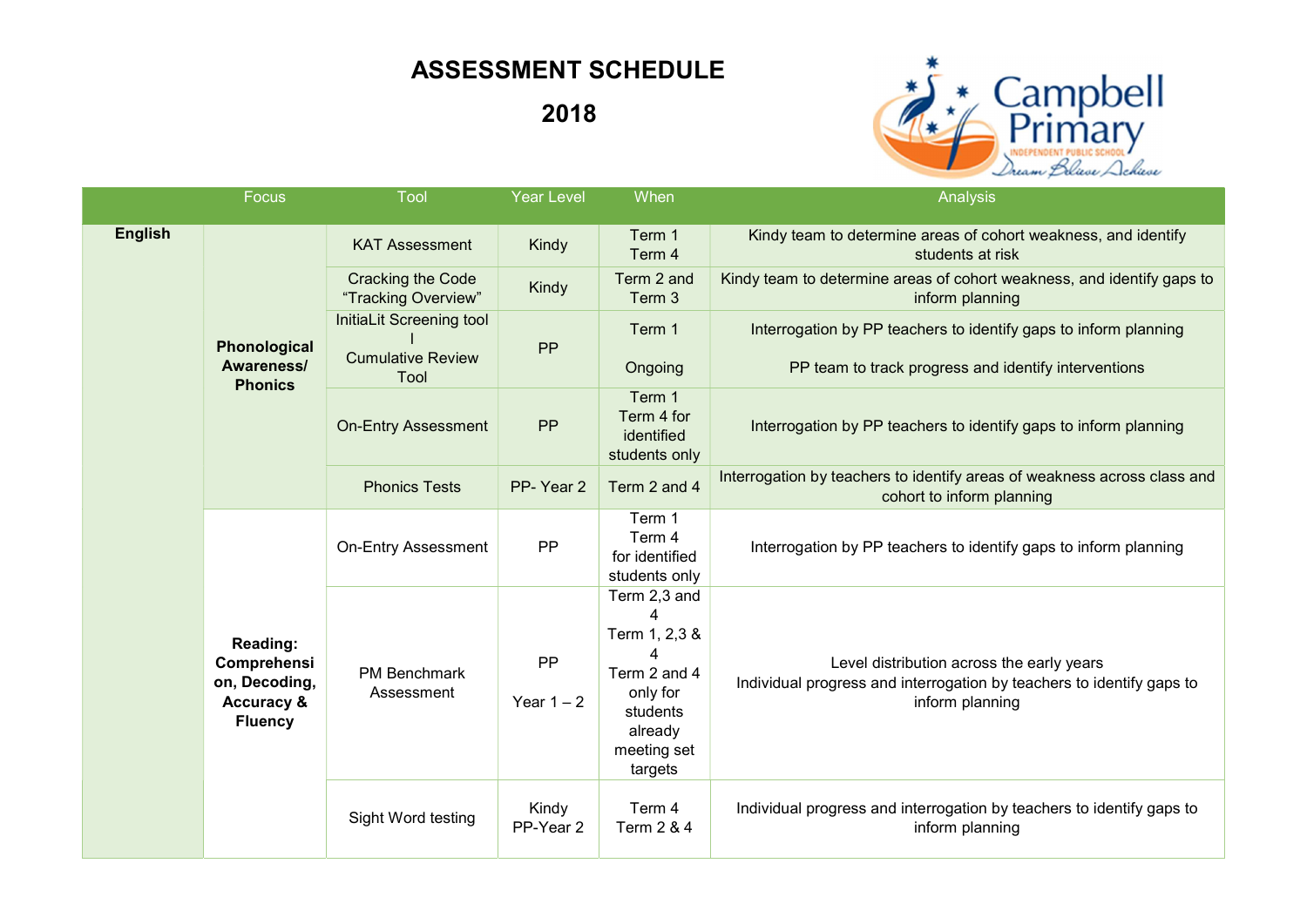|              | <b>Reading:</b><br><b>Comprehensi</b><br>on  | <b>Literacy Pro Test</b>                   | Year 3-6              | Term 1,2,3 &<br>4                                        | Individual progress and interrogation by teachers to identify gaps to<br>inform planning                                            |
|--------------|----------------------------------------------|--------------------------------------------|-----------------------|----------------------------------------------------------|-------------------------------------------------------------------------------------------------------------------------------------|
|              |                                              | <b>NAPLAN Reading</b>                      | <b>Year 3&amp; 5</b>  | Term 2                                                   | Gaps in cohorts; used as diagnostic assessment to determine areas for<br>future planning                                            |
|              |                                              | <b>CLAN Testing</b>                        | Years 2,4 &<br>6      | Term 3                                                   | Gaps in cohorts; used as diagnostic assessment to determine areas for<br>future planning and Case Management groups                 |
|              | Writing                                      | <b>On-Entry Assessment</b>                 | <b>PP</b>             | Term 1<br>Term 4<br>for identified<br>students only      | Interrogation by PP teachers to identify gaps to inform planning                                                                    |
|              |                                              | <b>Writing Moderation</b><br>Task          | Kindy<br>PP-Year 6    | Term 2 & 4<br>Each Term                                  | Year level teams compare judgments of achievement to ensure<br>consistency<br>English Committee to look at whole school achievement |
|              |                                              | <b>NAPLAN Writing</b>                      | Year 3 & 5            | Term 2                                                   | Gaps in cohorts; individual gaps in writing skills                                                                                  |
|              | Spelling                                     | South Australian<br><b>Spelling Test A</b> | Year 1-6<br>PP        | Term 1<br>Term 1 and 4                                   | Individual progress and interrogation by teachers to identify gaps to<br>inform planning                                            |
|              |                                              | South Australian<br><b>Spelling Test B</b> | Year 1-6              | Term 4                                                   | Individual progress and interrogation by teachers to identify gaps to<br>inform planning                                            |
|              |                                              | <b>NAPLAN Spelling</b>                     | <b>Year 3 &amp; 5</b> | Term 2                                                   |                                                                                                                                     |
| <b>Maths</b> | <b>Early Maths</b><br>concepts<br>& Numeracy | <b>Moderation Tasks</b>                    | Kindy<br>PP-Year 6    | Ongoing<br>As required<br>to cover<br>content<br>covered | Year level teams compare judgments of achievement to ensure<br>consistency<br>Maths Committee to look at whole school achievement   |
|              |                                              | Diagnostic Tasks                           | Kindy                 | <b>Term 2 &amp; 4</b>                                    | Interrogation by teachers to identify gaps to inform forward planning                                                               |
|              |                                              | <b>On-Entry Assessment</b>                 | Pre-primary           | Term 1<br>Term 4<br>for identified<br>students only      | Interrogation by PP teachers to identify gaps to inform planning                                                                    |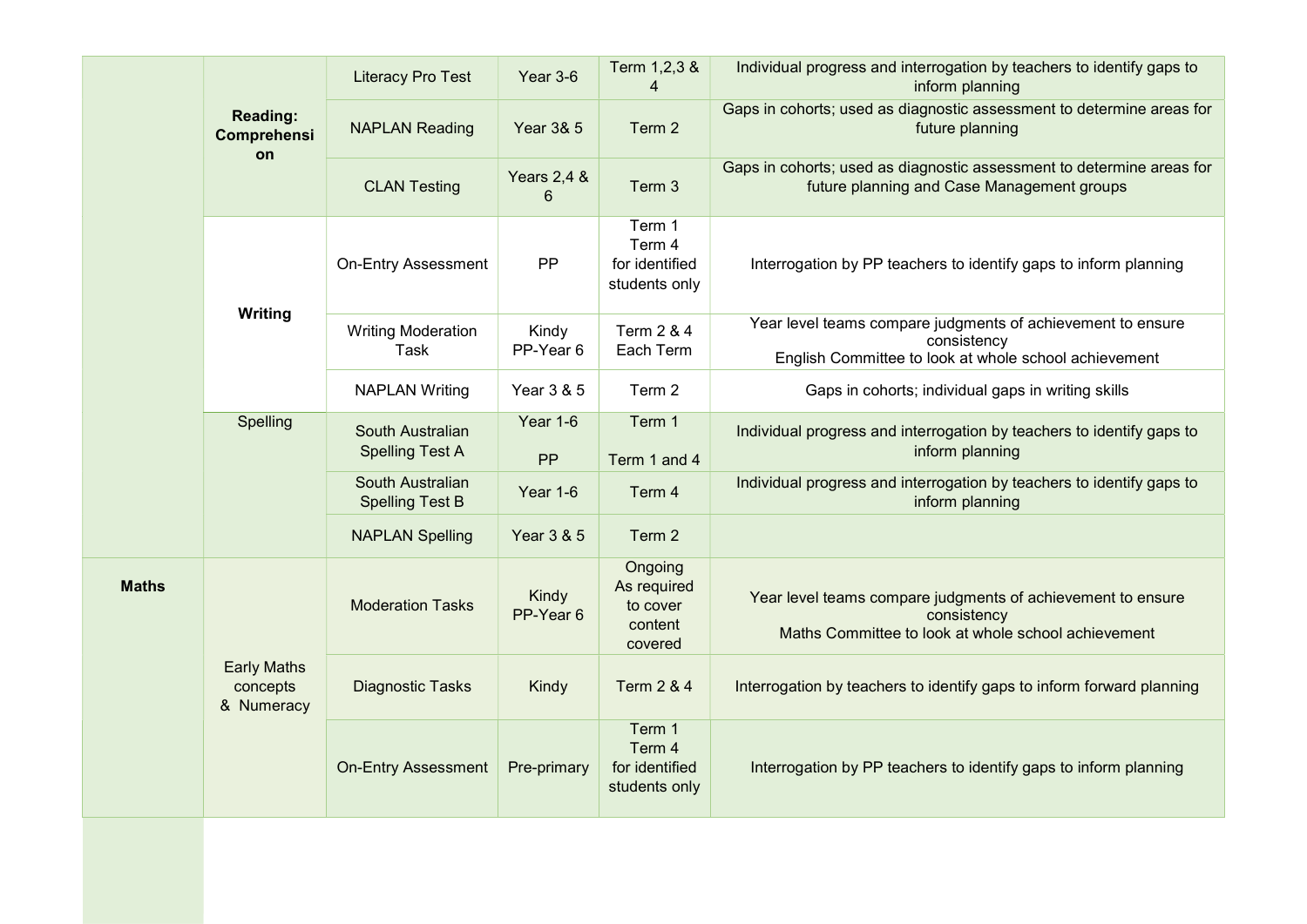|                                     |                    | <b>PAT-Mathematics</b><br>Assessment              | <b>New</b><br><b>Students</b><br>PP (YR 1<br>Test)<br>Year 1-6 | Term 1<br>Term 4<br>Term 4           | Year level teams analyse results to determine class & cohort gaps;<br>whole school analysis of data to determine areas for focus                                   |
|-------------------------------------|--------------------|---------------------------------------------------|----------------------------------------------------------------|--------------------------------------|--------------------------------------------------------------------------------------------------------------------------------------------------------------------|
|                                     |                    | <b>NAPLAN</b>                                     | <b>Year 3 &amp; 5</b>                                          | Term 2                               | Year 3 and 5 data analysed for cohort gaps; whole school analysis of<br>data to determine areas for focus                                                          |
|                                     |                    | <b>CLAN Testing</b>                               | Year 2,4<br>and $6$                                            | Term 3                               | Gaps in cohorts; used as diagnostic assessment to determine areas for<br>future planning and Case Management groups                                                |
| <b>Science</b>                      |                    | Moderation<br><b>Assessment Tasks</b>             | Year 1-Yr 6                                                    | Ongoing                              | Compare judgments of achievement to ensure consistency<br>Science Committee to look at whole school achievement through Grade<br><b>Distributions in Reporting</b> |
| <b>HASS</b>                         |                    | <b>HASS Moderation</b><br><b>Assessment Tasks</b> | PP-Year 6                                                      | Term 2 and<br>$\overline{4}$         | Year level teams compare judgments of achievement to ensure<br>consistency<br>HASS Committee to look at whole school achievement                                   |
| <b>Health</b>                       |                    | <b>KidsMatter Survey</b><br><b>ACER Survey</b>    | PP-Year 2<br>Year 3-6                                          | <b>ODD YEARS</b><br>Term 3<br>Term 3 | Identify students at risk for intervention; compare results with previous<br>years to measure improvement                                                          |
| <b>Physical</b><br><b>Education</b> |                    | <b>Fitness Testing</b>                            | Year 1-2<br>odd years<br>Year 3-6<br>Even years                | Term 2 and 4                         | Cohort progress and Identify areas for individual student improvement                                                                                              |
| Performing                          | <b>Music</b>       | <b>IMMS Testing</b>                               | Year 4                                                         | Term 3                               | Identify students for Instrumental Programme in Year 5                                                                                                             |
| <b>Arts</b>                         |                    | <b>Moderation Tasks</b><br>across network         |                                                                |                                      | Compare judgments of achievement to ensure consistency<br>Identify gaps in cohorts<br><b>Grade Distributions in Reporting</b>                                      |
|                                     | <b>Visual Arts</b> | <b>Moderation Tasks</b><br>across network         | PP to<br>Year <sub>6</sub>                                     | Term 2 and 4                         | Compare judgments of achievement to ensure consistency<br>Identify gaps in cohorts<br><b>Grade Distributions in Reporting</b>                                      |
|                                     | <b>Dance</b>       | <b>Moderation Tasks</b><br>Across network         | PP to<br>Year 6                                                | Alternate<br>semesters               | Compare judgments of achievement to ensure consistency<br>Identify gaps in cohorts<br><b>Grade Distributions in Reporting</b>                                      |